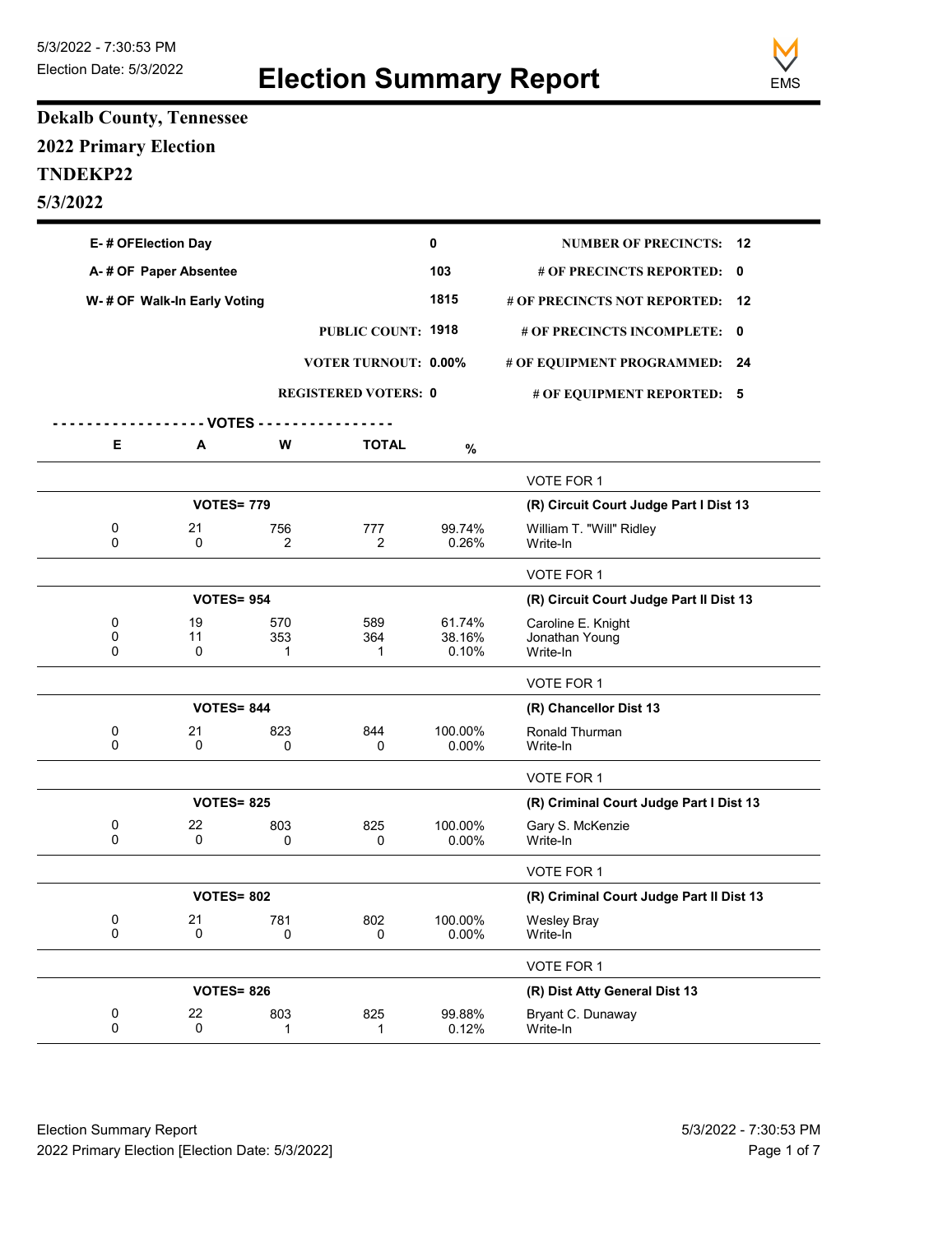|                                 | - VOTES                              |                                      |                                      |                                                                  |                                                                                                                   |
|---------------------------------|--------------------------------------|--------------------------------------|--------------------------------------|------------------------------------------------------------------|-------------------------------------------------------------------------------------------------------------------|
| Е                               | A                                    | W                                    | <b>TOTAL</b>                         | $\%$                                                             |                                                                                                                   |
|                                 |                                      |                                      |                                      |                                                                  | VOTE FOR 1                                                                                                        |
|                                 | <b>VOTES= 779</b>                    |                                      |                                      |                                                                  | (R) Public Defender Dist 13                                                                                       |
| 0<br>0                          | 19<br>0                              | 759<br>1                             | 778<br>1                             | 99.87%<br>0.13%                                                  | Craig P. Fickling, Jr.<br>Write-In                                                                                |
|                                 |                                      |                                      |                                      |                                                                  | <b>VOTE FOR 1</b>                                                                                                 |
|                                 | <b>VOTES= 1,146</b>                  |                                      |                                      |                                                                  | (R) County Mayor                                                                                                  |
| 0<br>0<br>0<br>0                | 22<br>11<br>11<br>0                  | 484<br>266<br>348<br>4               | 506<br>277<br>359<br>4               | 44.15%<br>24.17%<br>31.33%<br>0.35%                              | Matt Adcock<br><b>Bradley Hendrix</b><br>Anita T. Puckett<br>Write-In                                             |
|                                 |                                      |                                      |                                      |                                                                  | VOTE FOR 2                                                                                                        |
|                                 | <b>VOTES= 138</b>                    |                                      |                                      |                                                                  | (R) County Commissioner 1st Dist                                                                                  |
| 0<br>0<br>0<br>0                | 3<br>3<br>0<br>0                     | 54<br>78<br>0<br>0                   | 57<br>81<br>0<br>0                   | 41.30%<br>58.70%<br>$0.00\%$<br>$0.00\%$                         | <b>Bennett Armstrong</b><br>Tom Chandler<br>Write-In<br>Write-In                                                  |
|                                 |                                      |                                      |                                      |                                                                  | VOTE FOR 2                                                                                                        |
|                                 | <b>VOTES= 199</b>                    |                                      |                                      |                                                                  | (R) County Commissioner 2nd Dist                                                                                  |
| 0<br>0<br>0<br>0                | 6<br>6<br>0<br>0                     | 107<br>80<br>0<br>0                  | 113<br>86<br>0<br>0                  | 56.78%<br>43.22%<br>0.00%<br>0.00%                               | Sabrina Farler<br>Jim Pearson<br>Write-In<br>Write-In                                                             |
|                                 |                                      |                                      |                                      |                                                                  | VOTE FOR 2                                                                                                        |
|                                 | <b>VOTES= 137</b>                    |                                      |                                      |                                                                  | (R) County Commissioner 3rd Dist                                                                                  |
| 0<br>0<br>0                     | 1<br>0<br>0                          | 136<br>0<br>0                        | 137<br>0<br>0                        | 100.00%<br>0.00%<br>0.00%                                        | <b>Tim Perricone</b><br>Write-In<br>Write-In                                                                      |
|                                 |                                      |                                      |                                      |                                                                  | VOTE FOR 2                                                                                                        |
|                                 | <b>VOTES= 267</b>                    |                                      |                                      |                                                                  | (R) County Commissioner 4th Dist                                                                                  |
| 0<br>0<br>0<br>0<br>0           | 2<br>0<br>$\boldsymbol{2}$<br>0<br>0 | 91<br>54<br>117<br>1<br>0            | 93<br>54<br>119<br>1<br>0            | 34.83%<br>20.22%<br>44.57%<br>0.37%<br>0.00%                     | Tony "Cully" Culwell<br>Dan Delacruz<br><b>Greg Matthews</b><br>Write-In<br>Write-In                              |
|                                 |                                      |                                      |                                      |                                                                  | VOTE FOR 2                                                                                                        |
|                                 | <b>VOTES= 320</b>                    |                                      |                                      |                                                                  | (R) County Commissioner 5th Dist                                                                                  |
| 0<br>0<br>0<br>0<br>0<br>0<br>0 | 3<br>3<br>2<br>2<br>3<br>0<br>0      | 67<br>87<br>35<br>73<br>45<br>0<br>0 | 70<br>90<br>37<br>75<br>48<br>0<br>0 | 21.88%<br>28.13%<br>11.56%<br>23.44%<br>15.00%<br>0.00%<br>0.00% | Jerry D. Adcock<br>Larry Green<br>Joshua Holloway<br>Glynn Merriman<br>Steve Merriman Sr.<br>Write-In<br>Write-In |
|                                 |                                      |                                      |                                      |                                                                  | VOTE FOR 2                                                                                                        |
|                                 | <b>VOTES= 114</b>                    |                                      | (R) County Commissioner 6th Dist     |                                                                  |                                                                                                                   |
| 0<br>0<br>0<br>0                | 1<br>0<br>0<br>0                     | 61<br>52<br>0<br>0                   | 62<br>52<br>0<br>0                   | 54.39%<br>45.61%<br>0.00%<br>0.00%                               | Justin Douglas Adcock<br>Doug Stephens<br>Write-In<br>Write-In                                                    |

Election Summary Report 613/2022 - 7:30:53 PM 2022 Primary Election [Election Date: 5/3/2022] **Page 2 of 7** and 2022 Primary Election Date: 5/3/2022]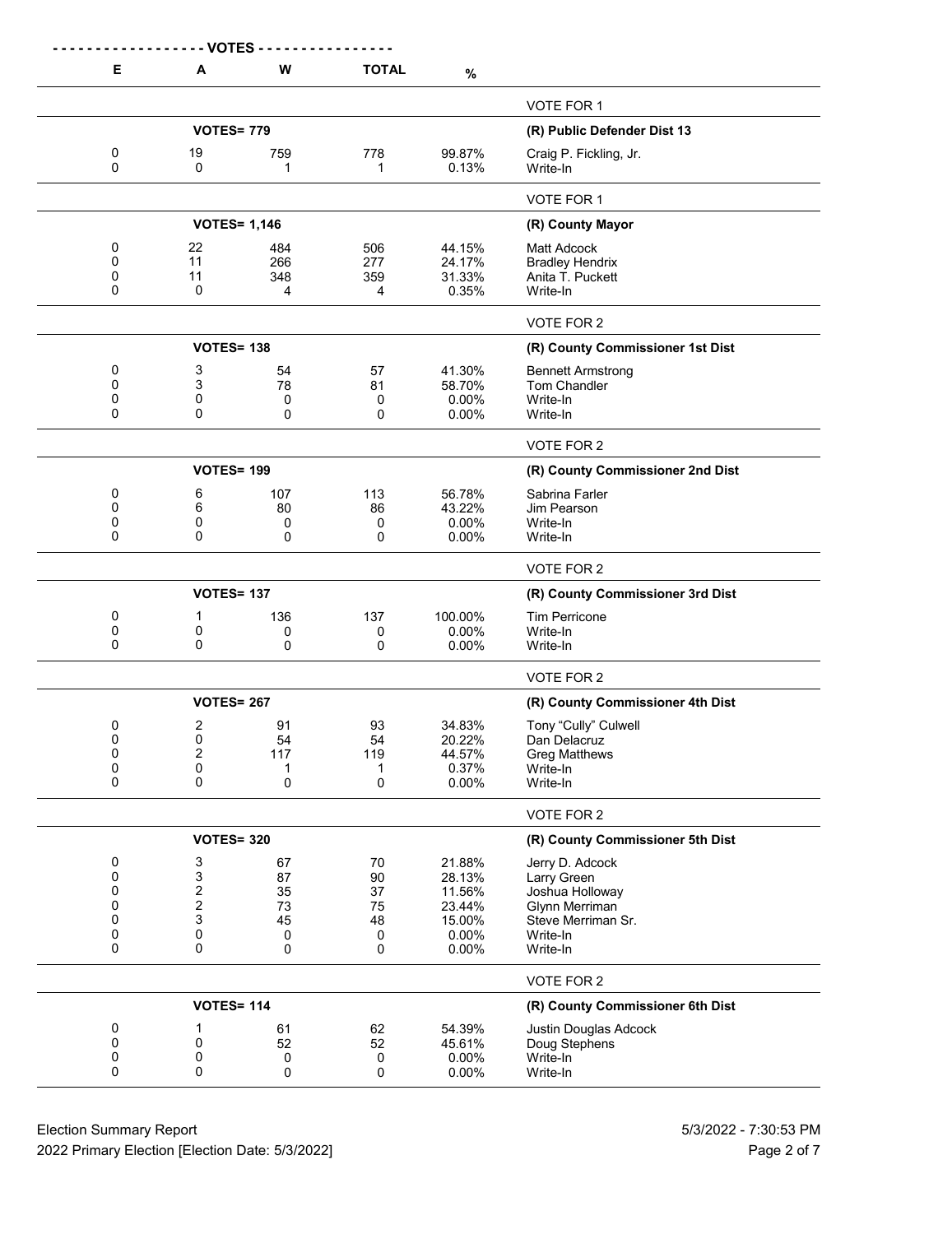|                  | - VOTES -         |                       |                       |                                    |                                                                              |
|------------------|-------------------|-----------------------|-----------------------|------------------------------------|------------------------------------------------------------------------------|
| Е                | A                 | W                     | <b>TOTAL</b>          | $\%$                               |                                                                              |
|                  |                   |                       |                       |                                    | VOTE FOR 2                                                                   |
|                  | <b>VOTES= 160</b> |                       |                       |                                    | (R) County Commissioner 7th Dist                                             |
| 0<br>0<br>0<br>0 | 2<br>5<br>0<br>0  | 77<br>75<br>1<br>0    | 79<br>80<br>1<br>0    | 49.38%<br>50.00%<br>0.63%<br>0.00% | <b>Bruce Malone</b><br><b>Timothy Brian Reynolds</b><br>Write-In<br>Write-In |
|                  |                   |                       |                       |                                    | VOTE FOR 1                                                                   |
|                  |                   | <b>VOTES= 1,059</b>   |                       |                                    | (R) County Trustee                                                           |
| 0<br>0           | 32<br>0           | 1027<br>0             | 1059<br>0             | 100.00%<br>0.00%                   | Sean D. Driver<br>Write-In                                                   |
|                  |                   |                       |                       |                                    | VOTE FOR 1                                                                   |
|                  |                   | <b>VOTES= 1,205</b>   |                       |                                    | (R) General Sessions Judge                                                   |
| 0<br>0<br>0      | 19<br>26<br>0     | 381<br>779<br>0       | 400<br>805<br>0       | 33.20%<br>66.80%<br>0.00%          | Mingy Kay Ball<br><b>Brandon Cox</b><br>Write-In                             |
|                  |                   |                       |                       |                                    | VOTE FOR 1                                                                   |
|                  |                   | <b>VOTES= 1,218</b>   |                       |                                    | (R) Sheriff                                                                  |
| 0<br>0<br>0      | 37<br>7<br>0      | 859<br>315<br>0       | 896<br>322<br>0       | 73.56%<br>26.44%<br>0.00%          | Patrick R Ray<br>Keneth Lee Whitehead<br>Write-In                            |
|                  |                   |                       |                       |                                    | VOTE FOR 1                                                                   |
|                  |                   | <b>VOTES= 1,014</b>   |                       |                                    | (R) Circuit Court Clerk                                                      |
| 0<br>0           | 29<br>0           | 984<br>1              | 1013<br>1             | 99.90%<br>0.10%                    | <b>Susan Martin</b><br>Write-In                                              |
|                  |                   |                       |                       |                                    | VOTE FOR 1                                                                   |
|                  |                   | <b>VOTES= 1,116</b>   |                       |                                    | (R) County Clerk                                                             |
| 0<br>0           | 41<br>0           | 1075<br>0             | 1116<br>0             | 100.00%<br>$0.00\%$                | James L. "Jimmy" Poss<br>Write-In                                            |
|                  |                   |                       |                       |                                    | VOTE FOR 1                                                                   |
|                  | <b>VOTES= 983</b> |                       |                       |                                    | (R) Register of Deeds                                                        |
| 0<br>$\Omega$    | 39<br>0           | 942<br>$\overline{2}$ | 981<br>$\overline{2}$ | 99.80%<br>0.20%                    | Daniel A. Seber<br>Write-In                                                  |
|                  |                   |                       |                       |                                    | VOTE FOR 1                                                                   |
|                  | <b>VOTES= 916</b> |                       |                       |                                    | (R) Road Superintendent                                                      |
| 0<br>0           | 27<br>0           | 882<br>$\overline{7}$ | 909<br>$\overline{7}$ | 99.24%<br>0.76%                    | Danny L. Hale<br>Write-In                                                    |
|                  |                   |                       |                       |                                    | VOTE FOR 1                                                                   |
| <b>VOTES=1</b>   |                   |                       |                       |                                    | (R) School Board 1st District                                                |
| 0<br>0           | 0<br>0            | 0<br>1                | 0<br>$\mathbf{1}$     | 0.00%<br>100.00%                   | No Candidate Qualified<br>Write-In                                           |
|                  |                   |                       |                       |                                    | VOTE FOR 1                                                                   |
|                  | <b>VOTES= 145</b> |                       |                       |                                    | (R) School Board 2nd District                                                |
| 0<br>0           | 11<br>0           | 134<br>0              | 145<br>0              | 100.00%<br>0.00%                   | Alan Hayes<br>Write-In                                                       |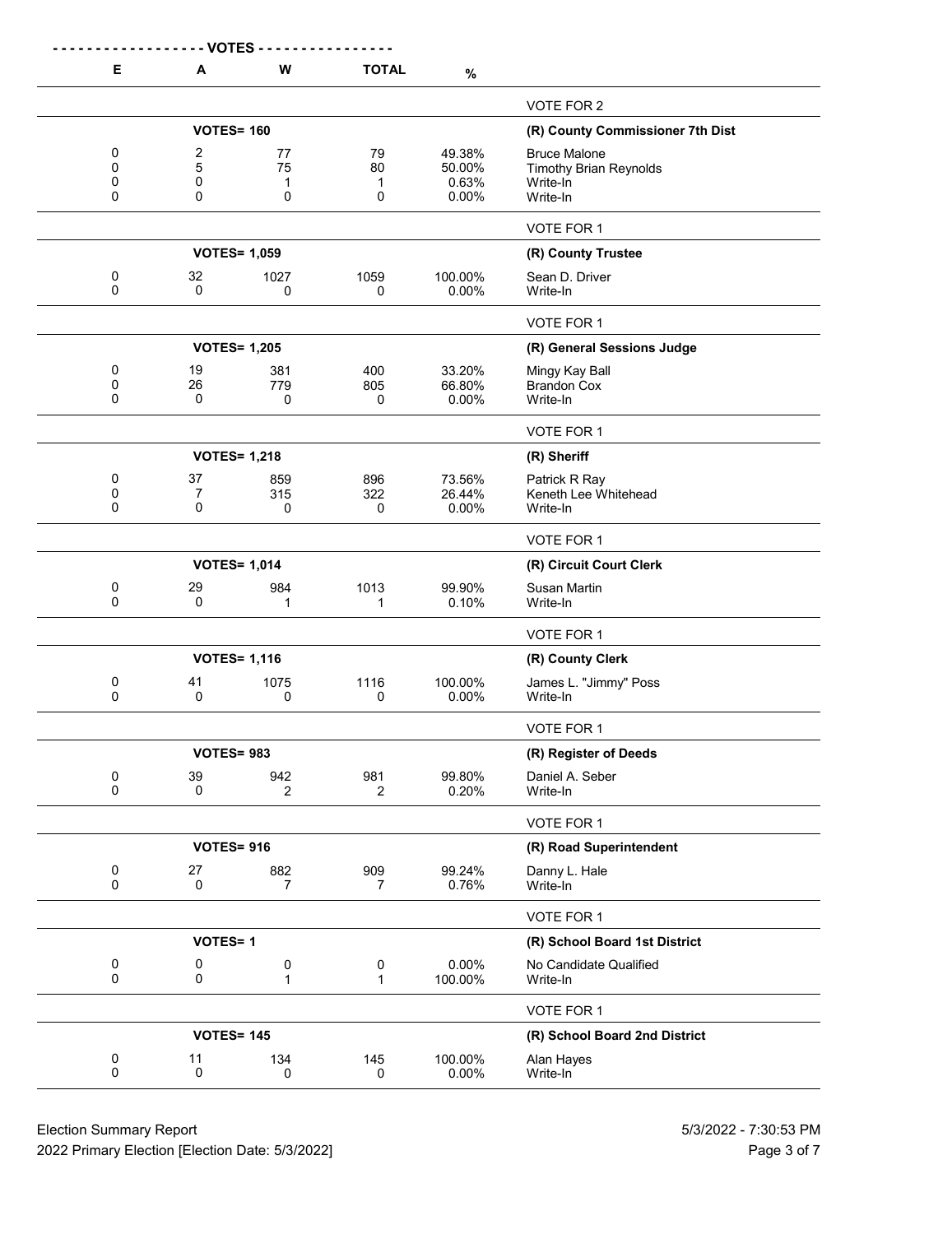| E                        | <b>VOTES</b><br>A | W                        | <b>TOTAL</b>      | $\%$             |                                         |
|--------------------------|-------------------|--------------------------|-------------------|------------------|-----------------------------------------|
|                          |                   |                          |                   |                  | VOTE FOR 1                              |
|                          | <b>VOTES= 196</b> |                          |                   |                  | (R) School Board 3rd District           |
| 0<br>0                   | 3<br>0            | 193<br>0                 | 196<br>0          | 100.00%<br>0.00% | Jim Beshearse<br>Write-In               |
|                          |                   |                          |                   |                  | VOTE FOR 1                              |
|                          | <b>VOTES= 160</b> |                          |                   |                  | (R) School Board 4th District           |
| 0<br>0                   | 2<br>0            | 158<br>0                 | 160<br>0          | 100.00%<br>0.00% | Eric Ervin<br>Write-In                  |
|                          |                   |                          |                   |                  | VOTE FOR 1                              |
|                          | <b>VOTES= 123</b> |                          |                   |                  | (R) School Board 7th District           |
| 0<br>0                   | 7<br>0            | 116<br>0                 | 123<br>0          | 100.00%<br>0.00% | <b>Ryan Mollinet</b><br>Write -In       |
|                          |                   |                          |                   |                  | VOTE FOR 1                              |
|                          | <b>VOTES=4</b>    |                          |                   |                  | (R) Constable 4th District              |
| 0<br>0                   | 0<br>0            | 0<br>4                   | 0<br>4            | 0.00%<br>100.00% | No Candidate Qualified<br>Write-In      |
|                          |                   |                          |                   |                  | VOTE FOR 1                              |
|                          | <b>VOTES=4</b>    |                          |                   |                  | (D) Circuit Court Judge Part I Dist 13  |
| 0<br>0                   | 0<br>0            | 0<br>4                   | 0<br>4            | 0.00%<br>100.00% | No Candidate Qualified<br>Write-In      |
|                          |                   |                          |                   |                  | VOTE FOR 1                              |
|                          | <b>VOTES=2</b>    |                          |                   |                  | (D) Circuit Court Judge Part II Dist 13 |
| 0<br>$\mathbf 0$         | 0<br>0            | 0<br>2                   | 0<br>2            | 0.00%<br>100.00% | No Candidate Qualified<br>Write-In      |
|                          |                   |                          |                   |                  | VOTE FOR 1                              |
|                          | <b>VOTES=1</b>    |                          |                   |                  | (D) Chancellor Dist 13                  |
| 0<br>0                   | 0<br>0            | 0<br>1                   | 0<br>1            | 0.00%<br>100.00% | No Candidate Qualified<br>Write-In      |
|                          |                   |                          |                   |                  | VOTE FOR 1                              |
|                          | <b>VOTES=1</b>    |                          |                   |                  | (D) Criminal Court Judge Dist 13        |
| $\pmb{0}$<br>$\mathbf 0$ | 0<br>$\mathsf 0$  | 0<br>$\mathbf{1}$        | 0<br>$\mathbf{1}$ | 0.00%<br>100.00% | No Candidate Qualified<br>Write-In      |
|                          |                   |                          |                   |                  | VOTE FOR 1                              |
|                          | <b>VOTES=0</b>    |                          |                   |                  | (D) Criminal Court Judge Dist 13        |
| 0<br>$\mathbf 0$         | 0<br>$\mathbf 0$  | $\pmb{0}$<br>$\mathbf 0$ | 0<br>$\Omega$     | 0.00%<br>0.00%   | No Candidate Qualified<br>Write-In      |
|                          |                   |                          |                   |                  | VOTE FOR 1                              |
|                          | <b>VOTES=0</b>    |                          |                   |                  | (D) Dric Atty General Dist 13           |
| 0<br>$\mathbf 0$         | 0<br>0            | $\pmb{0}$<br>$\pmb{0}$   | 0<br>0            | 0.00%<br>0.00%   | No Candidate Qualified<br>Write-In      |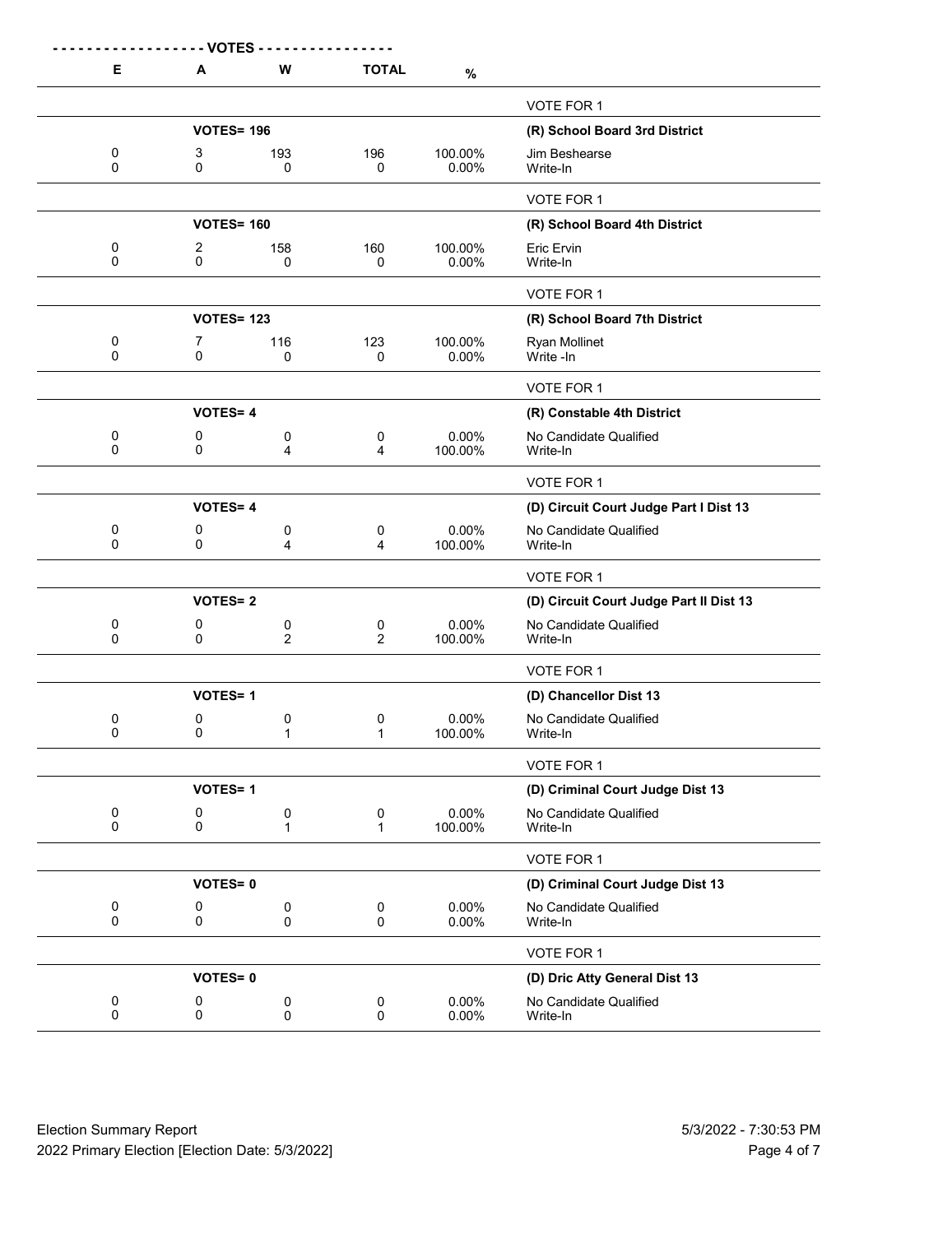|             | - - - - - - - - VOTES - |                   |                                  |                   |                                      |
|-------------|-------------------------|-------------------|----------------------------------|-------------------|--------------------------------------|
| Е           | A                       | W                 | <b>TOTAL</b>                     | $\%$              |                                      |
|             |                         |                   |                                  |                   | VOTE FOR 1                           |
|             | <b>VOTES=0</b>          |                   |                                  |                   | (D) Public Defender Dist 13          |
| 0<br>0      | 0<br>0                  | 0<br>0            | 0<br>0                           | 0.00%<br>0.00%    | No Candidate Qualified<br>Write-In   |
|             |                         |                   |                                  |                   | VOTE FOR 1                           |
|             | <b>VOTES= 645</b>       |                   |                                  |                   | (D) County Mayor                     |
| 0           | 30                      | 319               | 349                              | 54.11%            | Mike Foster                          |
| 0<br>0      | 23                      | 273               | 296                              | 45.89%            | <b>Tim Stribling</b>                 |
|             | 0                       | 0                 | 0                                | 0.00%             | Write-In                             |
|             |                         |                   |                                  |                   | VOTE FOR 2                           |
|             | <b>VOTES=27</b>         |                   |                                  |                   | (D) County Commissioner 1st Dist     |
| 0           | 3                       | 23                | 26                               | 96.30%            | Julie Williams Young                 |
| 0<br>0      | 0<br>0                  | 1<br>0            | 1<br>0                           | 3.70%<br>$0.00\%$ | Write-In<br>Write-In                 |
|             |                         |                   |                                  |                   |                                      |
|             | <b>VOTES= 52</b>        |                   |                                  |                   | VOTE FOR 2                           |
|             |                         |                   |                                  |                   | (D) County Commissioner 2nd Dist     |
| 0<br>0      | 4<br>0                  | 48<br>0           | 52<br>0                          | 100.00%<br>0.00%  | <b>Billy Myron Rhody</b><br>Write-In |
| 0           | 0                       | 0                 | $\mathbf 0$                      | 0.00%             | Write-In                             |
|             |                         |                   |                                  |                   | VOTE FOR 2                           |
|             | <b>VOTES= 228</b>       |                   | (D) County Commissioner 3rd Dist |                   |                                      |
| 0           | 9                       | 79                | 88                               | 38.60%            | Jack E. Barton III                   |
| 0<br>0      | 4<br>1                  | 71<br>64          | 75<br>65                         | 32.89%<br>28.51%  | <b>Susannah Cripps Daughtry</b>      |
| 0           | 0                       | 0                 | 0                                | 0.00%             | Jenny A Trapp<br>Write-In            |
| 0           | 0                       | 0                 | $\Omega$                         | 0.00%             | Write-In                             |
|             |                         |                   |                                  |                   | VOTE FOR 2                           |
|             | <b>VOTES= 101</b>       |                   |                                  |                   | (D) County Commissioner 4th Dist     |
| 0           | 5                       | 96                | 101                              | 100.00%           | Janice Fish-Stewart                  |
| 0<br>0      | 0<br>0                  | 0<br>0            | 0<br>0                           | 0.00%<br>0.00%    | Write-In<br>Write-In                 |
|             |                         |                   |                                  |                   |                                      |
|             |                         |                   |                                  |                   | VOTE FOR 2                           |
|             | <b>VOTES=1</b>          |                   |                                  |                   | (D) County Commissioner 5th Dist     |
| 0<br>0      | 0<br>0                  | 0<br>$\mathbf{1}$ | 0<br>1                           | 0.00%<br>100.00%  | No Candidate Qualified<br>Write-In   |
| 0           | 0                       | 0                 | 0                                | 0.00%             | Write-In                             |
|             |                         |                   |                                  |                   | VOTE FOR 2                           |
| VOTES=79    |                         |                   |                                  |                   | (D) County Commissioner 6th Dist     |
| 0           | 5                       | 40                | 45                               | 56.96%            | <b>Jeff Barnes</b>                   |
| $\mathbf 0$ | 5                       | 29                | 34                               | 43.04%            | Danny McGinnis                       |
| 0<br>0      | 0<br>0                  | 0<br>0            | 0<br>0                           | 0.00%<br>0.00%    | Write-In<br>Write-In                 |
|             |                         |                   |                                  |                   | VOTE FOR 2                           |
|             | VOTES= 67               |                   |                                  |                   | (D) County Commissioner 7th Dist     |
|             | 8                       |                   |                                  | 98.51%            |                                      |
| 0<br>0      | 0                       | 58<br>1           | 66<br>1                          | 1.49%             | <b>Beth Pafford</b><br>Write-In      |
| 0           | $\mathbf 0$             | 0                 | 0                                | 0.00%             | Write-In                             |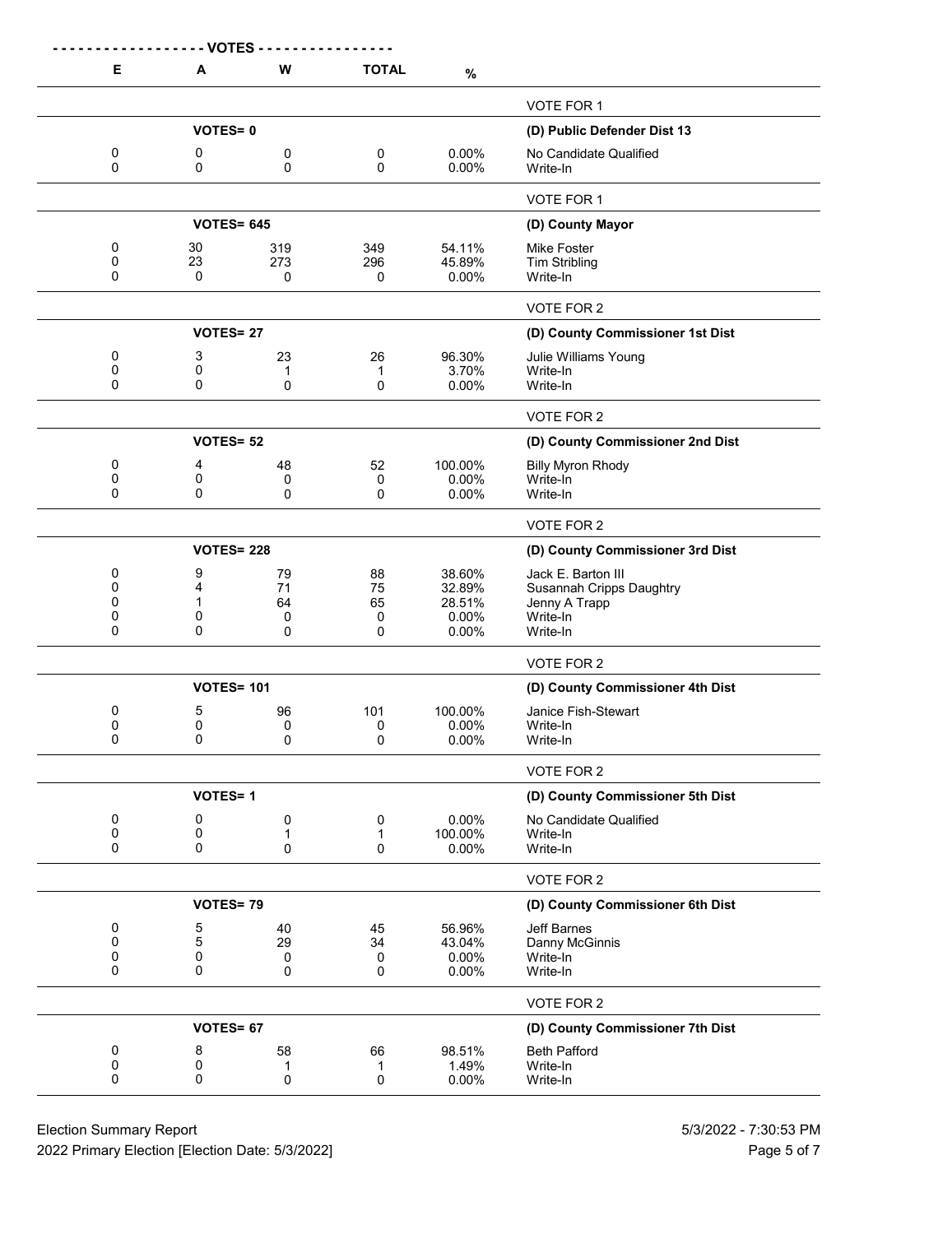| Е                        | <b>VOTES</b><br>A | W                 | <b>TOTAL</b>             |                           |                                                         |
|--------------------------|-------------------|-------------------|--------------------------|---------------------------|---------------------------------------------------------|
|                          |                   |                   |                          | $\%$                      |                                                         |
|                          |                   |                   |                          |                           | VOTE FOR 1                                              |
|                          | <b>VOTES=0</b>    |                   |                          |                           | (D) County Trustee                                      |
| 0<br>$\Omega$            | 0<br>0            | 0<br>0            | 0<br>0                   | 0.00%<br>0.00%            | No Candidate Qualified<br>Write-In                      |
|                          |                   |                   |                          |                           | <b>VOTE FOR 1</b>                                       |
|                          | <b>VOTES= 576</b> |                   |                          |                           | (D) General Sessions Judge                              |
| 0<br>0<br>0              | 17<br>31<br>0     | 124<br>400<br>4   | 141<br>431<br>4          | 24.48%<br>74.83%<br>0.69% | Margie Rigsby Miller<br>Tecia Puckett Pryor<br>Write-In |
|                          |                   |                   |                          |                           | VOTE FOR 1                                              |
|                          | <b>VOTES=3</b>    |                   |                          |                           | (D) Sheriff                                             |
| 0<br>0                   | 0<br>0            | 0<br>3            | 0<br>3                   | 0.00%<br>100.00%          | No Candidate Qualifed<br>Write-In                       |
|                          |                   |                   |                          |                           | VOTE FOR 1                                              |
|                          | <b>VOTES=1</b>    |                   |                          |                           | (D) Circuit Court Clerk                                 |
| 0<br>$\Omega$            | 0<br>0            | 0<br>$\mathbf{1}$ | 0<br>1                   | 0.00%<br>100.00%          | No Candidate Qualified<br>Write-In                      |
|                          |                   |                   |                          |                           | VOTE FOR 1                                              |
|                          | <b>VOTES=1</b>    |                   |                          |                           | (D) County Clerk                                        |
| 0<br>0                   | 0<br>0            | 0<br>1            | 0<br>1                   | 0.00%<br>100.00%          | No Candidate Qualified<br>Write-In                      |
|                          |                   |                   |                          |                           | VOTE FOR 1                                              |
|                          | <b>VOTES= 480</b> |                   |                          |                           | (D) Register of Deeds                                   |
| 0<br>0                   | 43<br>0           | 435<br>2          | 478<br>2                 | 99.58%<br>0.42%           | Shelby Reeder<br>Write-In                               |
|                          |                   |                   |                          |                           | VOTE FOR 1                                              |
|                          | <b>VOTES= 480</b> |                   |                          |                           | (D) Road Superintendent                                 |
| 0<br>0                   | 43<br>0           | 436<br>1          | 479<br>$\mathbf{1}$      | 99.79%<br>0.21%           | Wayne Shehane<br>Write-In                               |
|                          |                   |                   |                          |                           | VOTE FOR 1                                              |
|                          | <b>VOTES=0</b>    |                   |                          |                           | (D) School Board 1st District                           |
| $\pmb{0}$<br>0           | 0<br>0            | $\pmb{0}$<br>0    | $\pmb{0}$<br>$\mathbf 0$ | 0.00%<br>0.00%            | No Candidate Qualified<br>Write-In                      |
|                          |                   |                   |                          |                           | VOTE FOR 1                                              |
|                          | <b>VOTES=0</b>    |                   |                          |                           | (D) School Board 2nd District                           |
| $\pmb{0}$<br>$\mathsf 0$ | 0<br>$\mathbf 0$  | 0<br>0            | 0<br>0                   | 0.00%<br>0.00%            | No Candidate Qualified<br>Write-In                      |
|                          |                   |                   |                          |                           | VOTE FOR 1                                              |
|                          | <b>VOTES=0</b>    |                   |                          |                           | (D) School Board 3rd District                           |
| 0<br>$\mathbf 0$         | 0<br>0            | 0<br>0            | 0<br>0                   | 0.00%<br>0.00%            | No Candidate Qualified<br>Write-In                      |